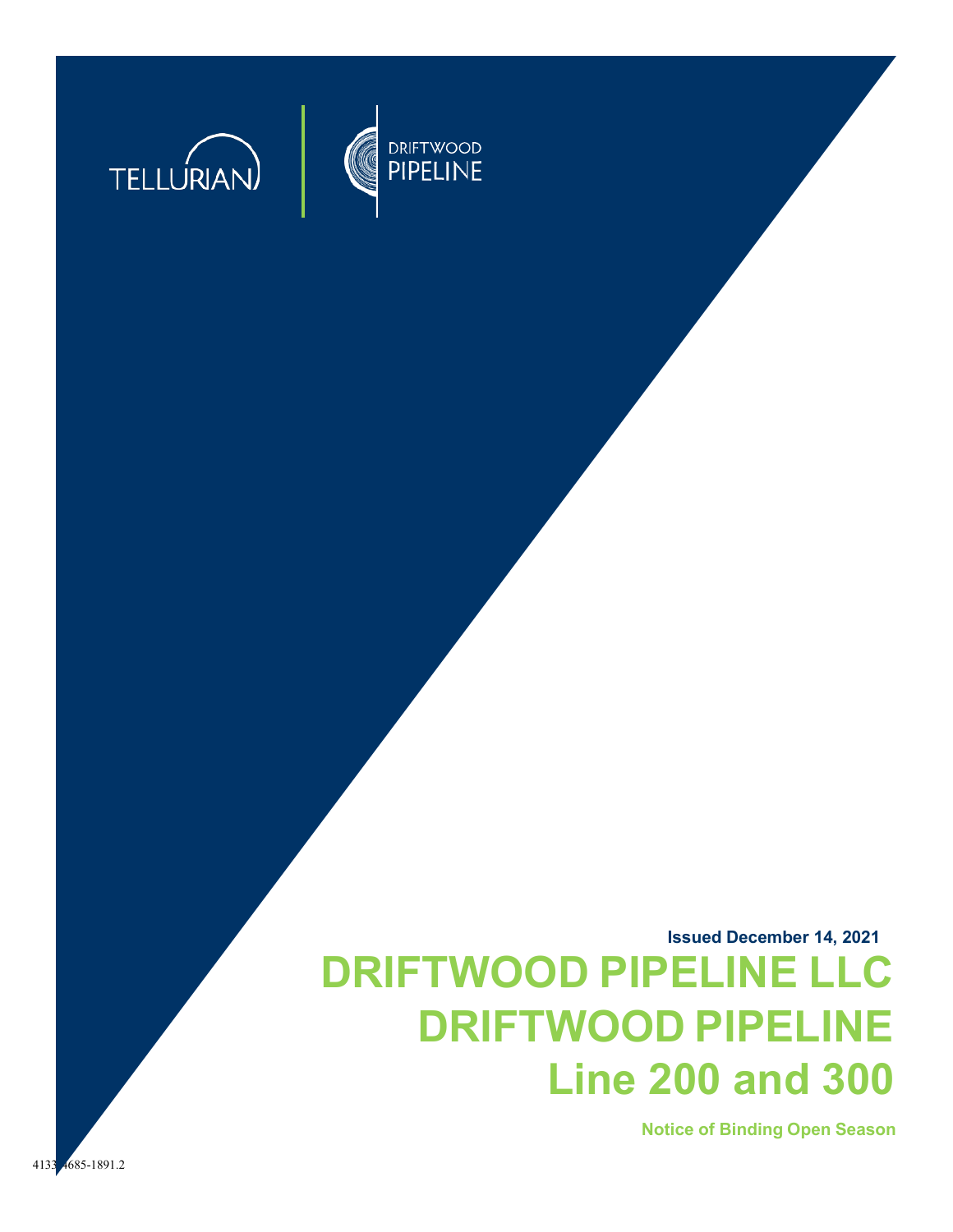

# **Notice of Binding Open Season for Firm Transportation Service**

Driftwood Pipeline LLC ("DWPL"), a subsidiary of Tellurian Inc., hereby announces a supplemental **Binding** Open Season for the Driftwood Pipeline Line 200 and Line 300 expansion project ("Project" or "Pipelines"). Subject to approval by the Federal Energy Regulatory Commission ("FERC"), the proposed dual 42-inch diameter natural gas pipelines (approximately 37 miles long and 32 miles long, respectively) will provide various firm and interruptible services,including firm transportation, interruptible transportation, park and loan services, as well as wheeling services, and will interconnect with up to 12 existing pipelines, existing facilities and/or gas storage facilities, as well as end-users located in southwest Louisiana. The Project will originate at a proposed interconnect with the Texas Eastern Transmission Company ("TETCO") interstate system located approximately 5.5 miles southeast of Ragley, Louisiana, and will travel west and south across Beauregard and Calcasieu, Parishes to a termination point located southeast of Carlyss, Louisiana. The proposed Project will be deployed in two phases with three operational in-service periods as further described below. On a nominal basis, the pipeline system will be able to initially move up to 3.1 Bcf/d as part of the operational period 1, 4.4 Bcf/d as part of the operational period 2, and 5.4 Bcf/d as part of the operational period 3.

The Pipelines will provide potential shippers enhanced access and transportation opportunities to interconnect with the interstate, intrastate and regional gathering grid to source gas from multiple producing basins across the U.S. This interconnectivity will also provide improved gas supply reliability to meet the current and projected demand growth resulting from the industrial, petrochemical, manufacturing, power generation, residential and liquefied natural gas ("LNG") plants located in and around Lake Charles, Louisiana.

Pursuant to this supplemental Binding Open Season, DWPL will provide firm transportation service to shippers who have entered into a binding Precedent Agreement ("PA") at the applicable approved recourse rate, or a mutually agreed upon negotiated rate for service on the Project. DWPL anticipates finalizing all the PAs by no later than March 2022.

DWPL has previously entered into a binding PA with a Foundation Shipper for capacity in each of the three Operational Periods as reflected below. Also set forth below is the incremental capacity that is presently available in each of the three Operational Periods, and which is being offered in this supplemental Binding Open Season. With respect to such available capacity, DWPL is presently engaged in negotiations with two potential Anchor Shippers, each for capacity of at least 100,000 Dth/d for terms of no less than five years. If those negotiations are successful, the capacity available in this Open Season would be reduced accordingly.

#### **Overview**

DWPL is announcing this Binding Open Season for the Project to solicit shipper interest in obtaining firm transportation capacity for a primary term of no less than 5 years and up to 20 years for volumes up to 700,000 Dth/d at either negotiated and/or tariff rates depending upon the capacity subscription requested. Additionally, for volumes above 700,000 Dth/d and up to the maximum available capacity per Operational Period, those volumes can be subscribed for the period of their availability.

The Project is expected to include one mainline compressor station and potentially 12 meter stations, with all but the interconnects with the gathering pipes and end-users to be bi-directional. The Project will be placed into service under three operational periods as described in more detail below, with increasing capacities for each period. The Project rate basis will be dependent upon shippers' requested receipt and delivery locations and the pressure requirements for each. The anticipated facilities included in each period are described below, contingent upon regulatory approvals, as well as shipper commitments:

• Operational Period 1 facilities will consist of a 42-inch pipeline from a proposed interconnect with TETCO pipeline at approximate milepost ("MP") 0.0 in Beauregard Parish to MP 37 in Calcasieu Parish, and will include one compressor station at approximate MP 4.5 with approximately 158,400 Hp, and approximately 12 meter stations. Period 1 is expected to be available for service on or near December 2024 and will be able to provide service for 3.1 billion cubic feet per day ("BCF/d") of transportation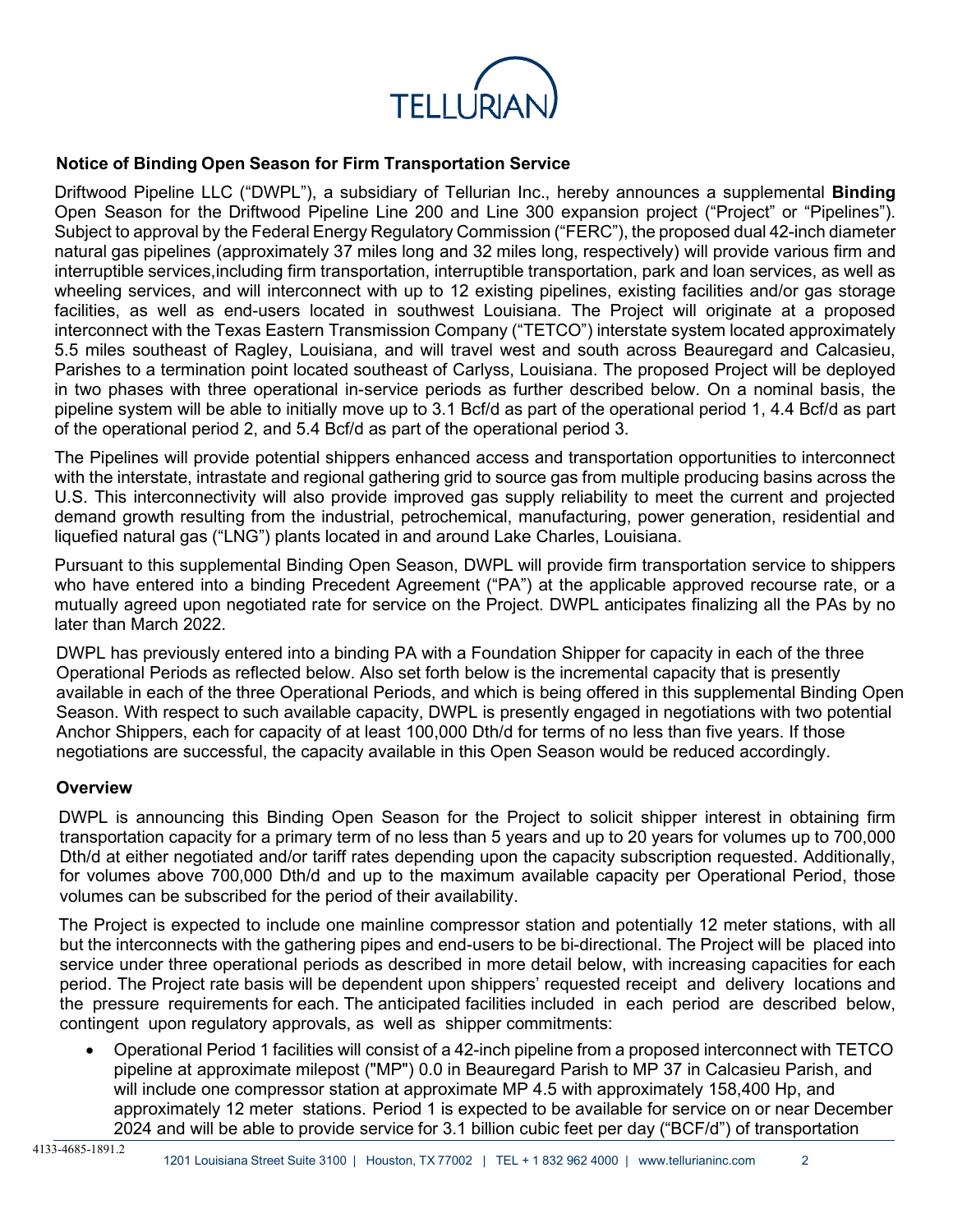

capacity on the Pipeline on a nominal basis. The incremental capacity available for this operational period is 0.7 BCF/d.

- Operational Period 2 facilities will include approximately 31 miles of 42-inch looped pipeline from the compressor station at approximate MP 4.5 to approximate MP 37.0. Period 2 is expected to be available for service in the second half of 2026 and will be able to provide service for up to 4.4 BCF/d of transportation capacity on the Pipeline on a nominal basis. The incremental capacity available for this operational period is 1.2 BCF/d.
- Operational Period 3 facilities will include approximately 52,800 Hp of additional compression. Period 3 is expected to be available for service between Q4 of 2026 and Q1 of 2027 and will be able to provide service for 5.4 Bcf/d of transportation capacity on the Pipeline on a nominal basis. The incremental capacity available for this operational period is 0.8 BCF/d

#### **Foundation Shipper previous subscription and remaining available capacities**

| <b>Operatio</b><br>nal<br><b>Period</b> | Design Capacity <sup>1</sup> | <b>Foundation Shipper</b><br><b>Subscribed Capacity</b> | Term <sup>2</sup> | <b>Incremental</b><br><b>Available Capacity</b> <sup>3</sup> |
|-----------------------------------------|------------------------------|---------------------------------------------------------|-------------------|--------------------------------------------------------------|
|                                         | <b>BCF/D</b>                 | <b>BCF/D</b>                                            | Years             | Dth/D <sup>4</sup>                                           |
| 1                                       | 3.1                          | 2.4                                                     | 20                | 700,000                                                      |
| 2                                       | 4.4                          | 3.2                                                     | 20                | 1,200,000                                                    |
| 3                                       | 5.4                          | 4.6                                                     | 20                | 800,000                                                      |

<sup>1</sup> Nominal capacity

 $2$  Term – begins on the date of in-service of each operational period

<sup>3</sup> Available transportation capacity for a primary term of no less than 5 years and up to 20 years for volumes up to 700,000 Dth/d at either negotiated and/or tariff rates depending upon the capacity subscription requested. For volumes above 700,000 Dth/d, and up to the maximum available capacity per Operational Period, those volumes can be subscribed for the period of their availability.

<sup>4</sup> One dekatherm or "Dth" is equal to 1,000 cubic feet of gas (1 Mcf) with an anticipated heating value of 1,029 Btu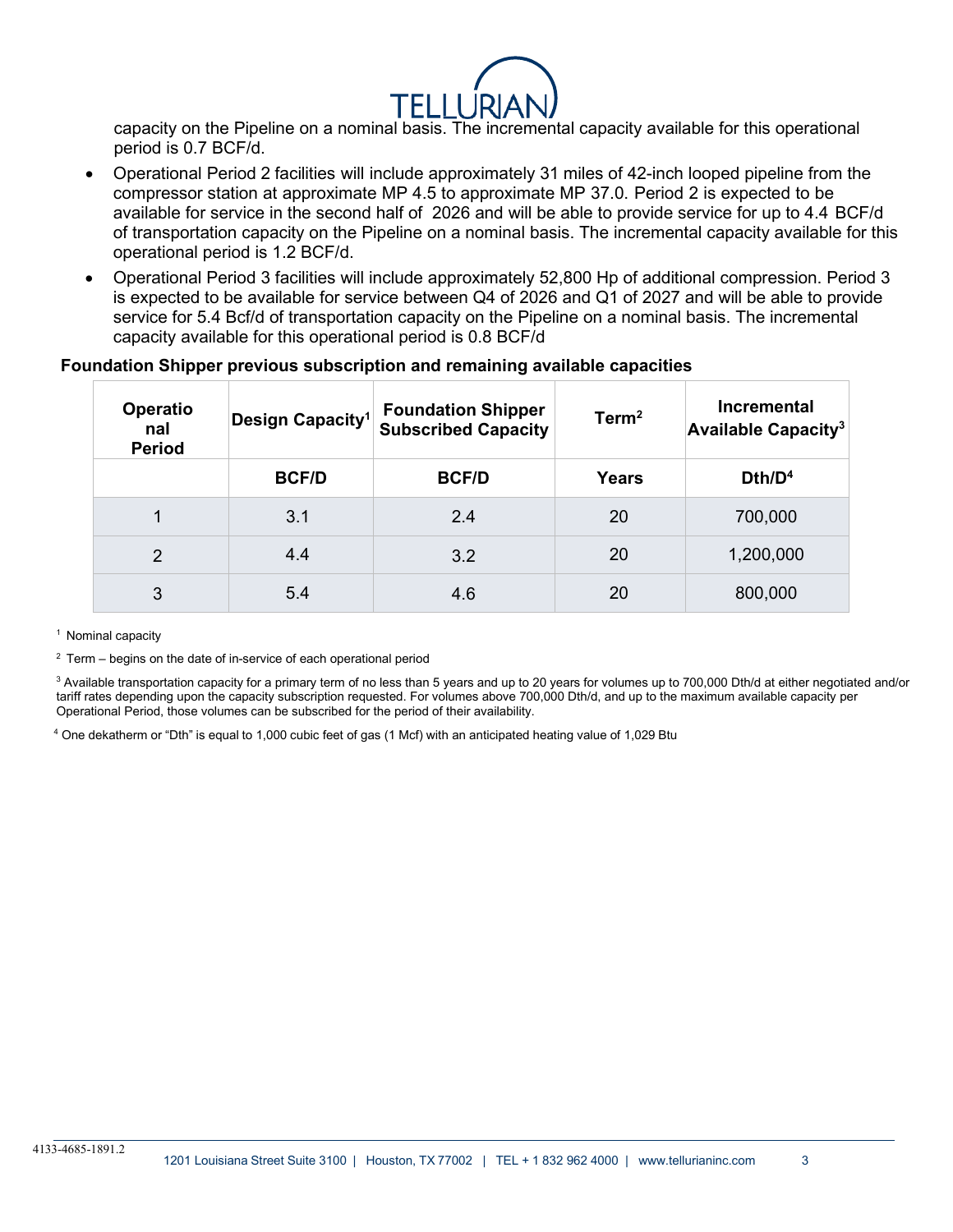![](_page_3_Picture_0.jpeg)

# **Project map**

![](_page_3_Figure_2.jpeg)

Note: All locations are approximate. This is a preliminary map intended for project overview purposes only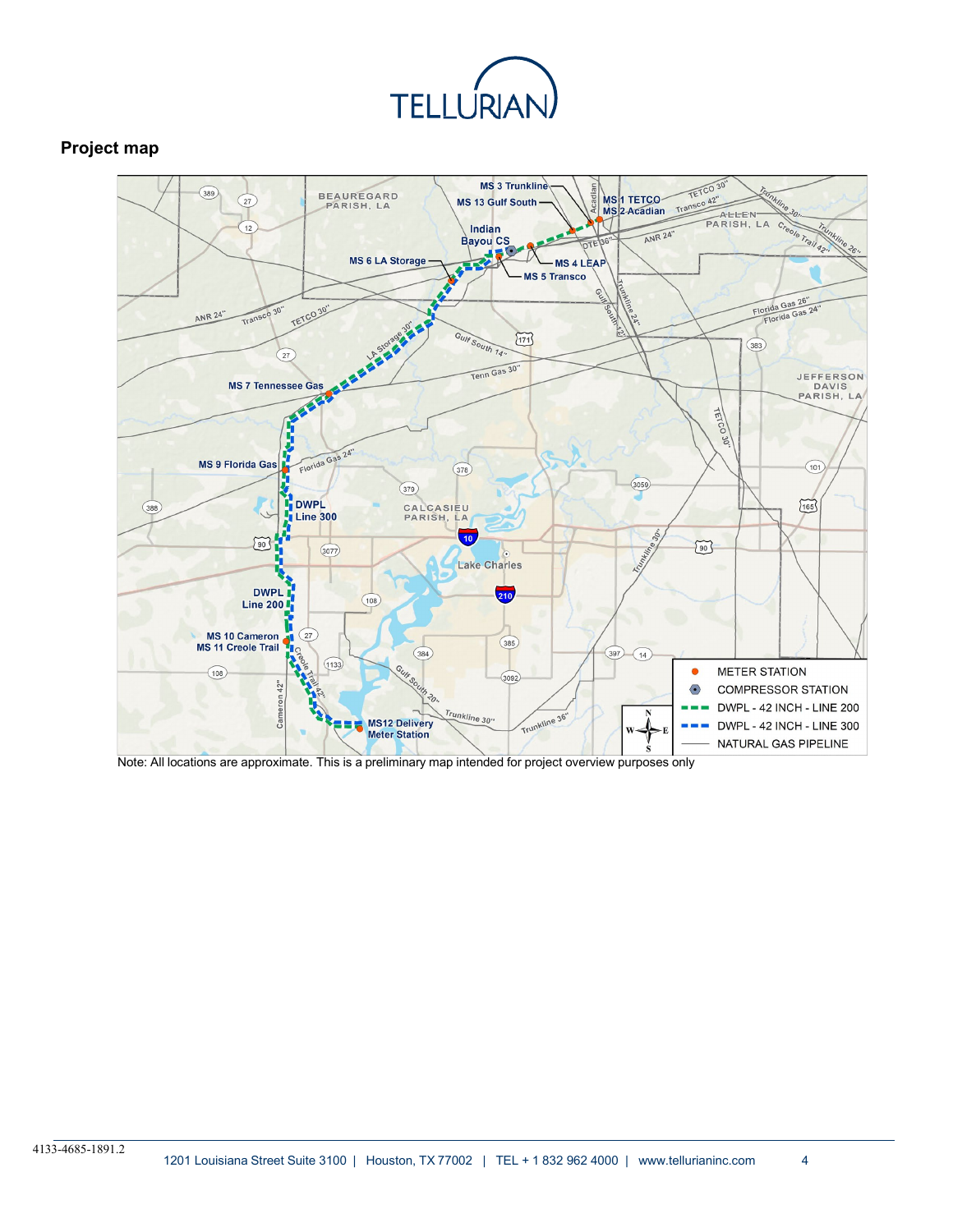![](_page_4_Picture_0.jpeg)

## **Supply and points of receipt**

DWPL is proposing to construct up to 12 meter stations along its proposed Project route. Each meter is proposed to provide connectivity between existing markets and natural gas storage and pipeline facilities located in the general vicinity of the Project. Detailed below are the anticipated interconnects and associated expected in-service dates.

| <b>Potential interconnect points</b>              | Anticipated in-service date |  |
|---------------------------------------------------|-----------------------------|--|
| <b>Primary delivery points</b>                    |                             |  |
| Driftwood LNG Facility <sup>1</sup>               | December 2024               |  |
| <b>Potential bi-directional points</b>            |                             |  |
| Texas Eastern Transmission Company ("TETCO")      | December 2024               |  |
| Acadian Pipeline ("Acadian")                      | December 2024               |  |
| Trunkline Pipeline ("Trunkline")                  | December 2024               |  |
| Transcontinental Gas Pipeline ("Transco")         | December 2024               |  |
| LA Storage Pipeline ("LA Storage")                | December 2024               |  |
| Tennessee Gas Pipeline ("TGP")                    | December 2024               |  |
| Gulf South Pipeline ("Gulf South")                | December 2024               |  |
| Florida Gas Transmission ("FGT")                  | December 2024               |  |
| Cameron Interstate Pipeline System ("Cameron")    | December 2024               |  |
| Creole Trail Pipeline ("CTPL")                    | December 2024               |  |
| <b>Potential receipt points</b>                   |                             |  |
| Louisiana Energy Access Project Pipeline ("LEAP") | December 2024               |  |

 $1$  Interconnect/tie-in will be with facilities located within a previously reviewed and approved meter station site within the footprint of the Driftwood LNG facility.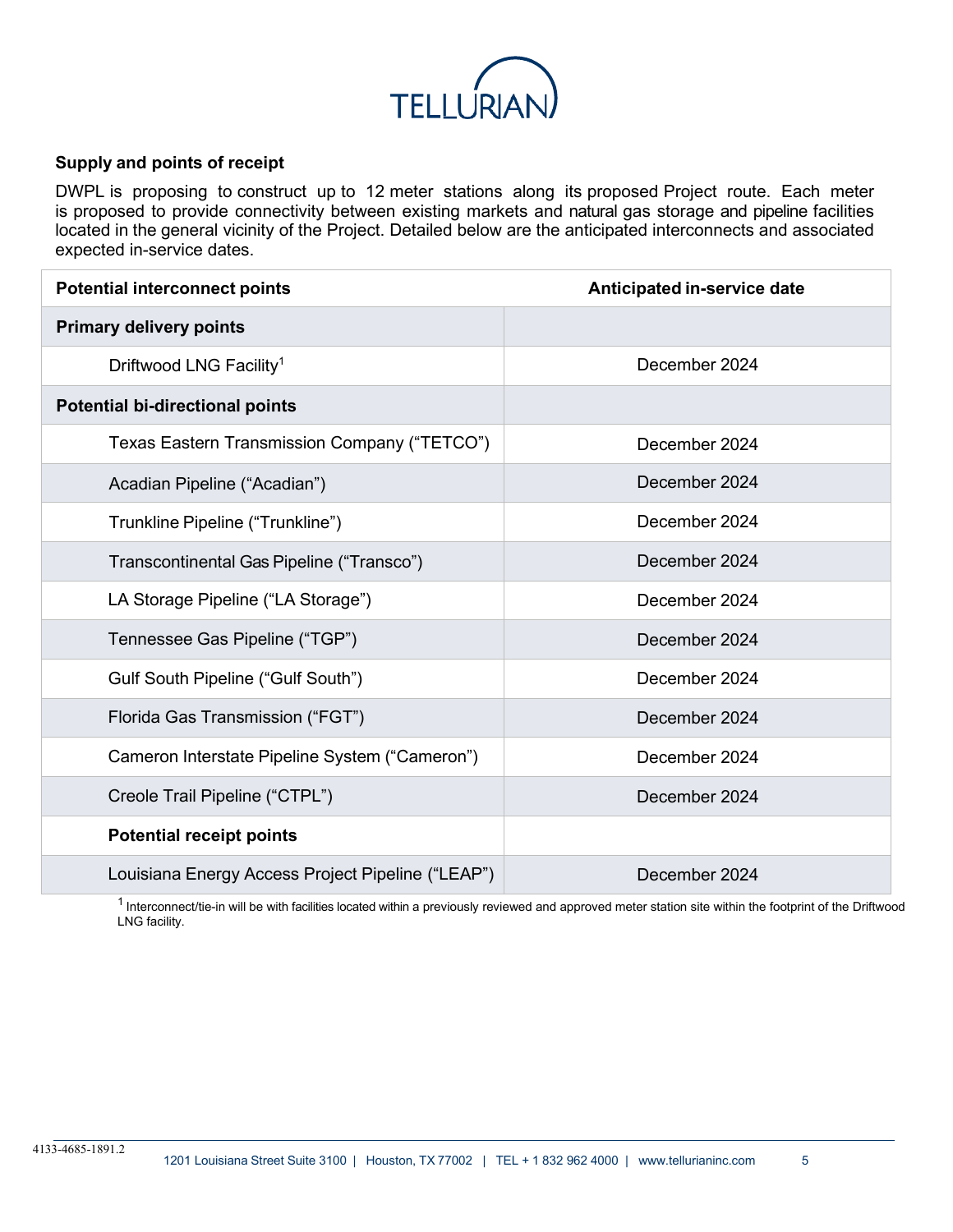![](_page_5_Picture_0.jpeg)

#### **Foundation Shipper status:**

DWPL has secured a Foundation Shipper for the Project.

The Foundation Shipper enjoys benefits such as: contract extension rights, enhanced and redundant receipt and delivery points, most favored nations benefits, a right of first refusal for any volumes up to the maximum design capacity and any short-term firm capacity that becomes available due to ambient conditions, ramp-up and rampdown rights, the right to require that DWPL hold a future Binding Open Season to solicit bids to increase the capacity of specific portions of the Project and other benefits negotiated on a not-unduly discriminatory basis.

#### **Anchor Shipper status:**

DWPL is offering Anchor Shipper status to prospective shippers. An Anchor Shipper shall be a shipper who has executed a binding precedent agreement for a minimum of 100,000 Dth/d for any of the three Operational Periods that obligates it to enter into an FTS Agreement with DWPL for a minimum term of five years. Anchor Shipper status will be awarded as part of the following minimum quantities:

| <b>Operat</b><br>ional<br><b>Period</b> | <b>Estimated Available</b><br>Capacity <sup>1</sup> | <b>Minimum Anchor</b><br><b>Shipper quantity</b> | In-service                              |
|-----------------------------------------|-----------------------------------------------------|--------------------------------------------------|-----------------------------------------|
|                                         | $Dth/D^2$                                           | $Dth/D^2$                                        |                                         |
| 1                                       | 700,000                                             | 100,000                                          | December 2024                           |
| $\overline{2}$                          | 1,200,000                                           | 100,000                                          | Second half of<br>2026                  |
| 3                                       | 800,000                                             | 100,000                                          | Between Q4 of<br>2026 and Q1 of<br>2027 |

<sup>1</sup> Available transportation capacity for a primary term of no less than 5 years and up to 20 years for volumes above 700,000 Dth/d at either negotiated and/or tariff rates depending upon the capacity subscription requested. For volumes above 700,000 Dth/d, and up to the maximum available capacity per Operational Period, those volumes can be subscribed for the period of their availability.

 $2$  One dekatherm or "Dth" is equal to 1,000 cubic feet of gas (1 Mcf) with an anticipated heating value of 1,000 Btu

Anchor Shippers will enjoy benefits such as: contract extension rights, enhanced and redundant receipt and delivery points, a right of refusal for any volumes up to the maximum design capacity and any short-term firm capacity that becomes available due to ambient conditions (secondary to the rights of the Foundation Shipper), ramp-up and ramp-down rights, the right to require that DWPL hold a future Binding Open Season to solicit bids to increase the capacity of specific portions of the Project and other benefits negotiated on a not-unduly discriminatory basis.

#### **Contract term**

DWPL reserves the right to reject bids that provide a contract term of less than five years.

# **Length of Binding Open Season**

Start: Tuesday December 14, 2021 at 12:00 pm CST

End: Friday January 14, 2022 at 4:00 pm CST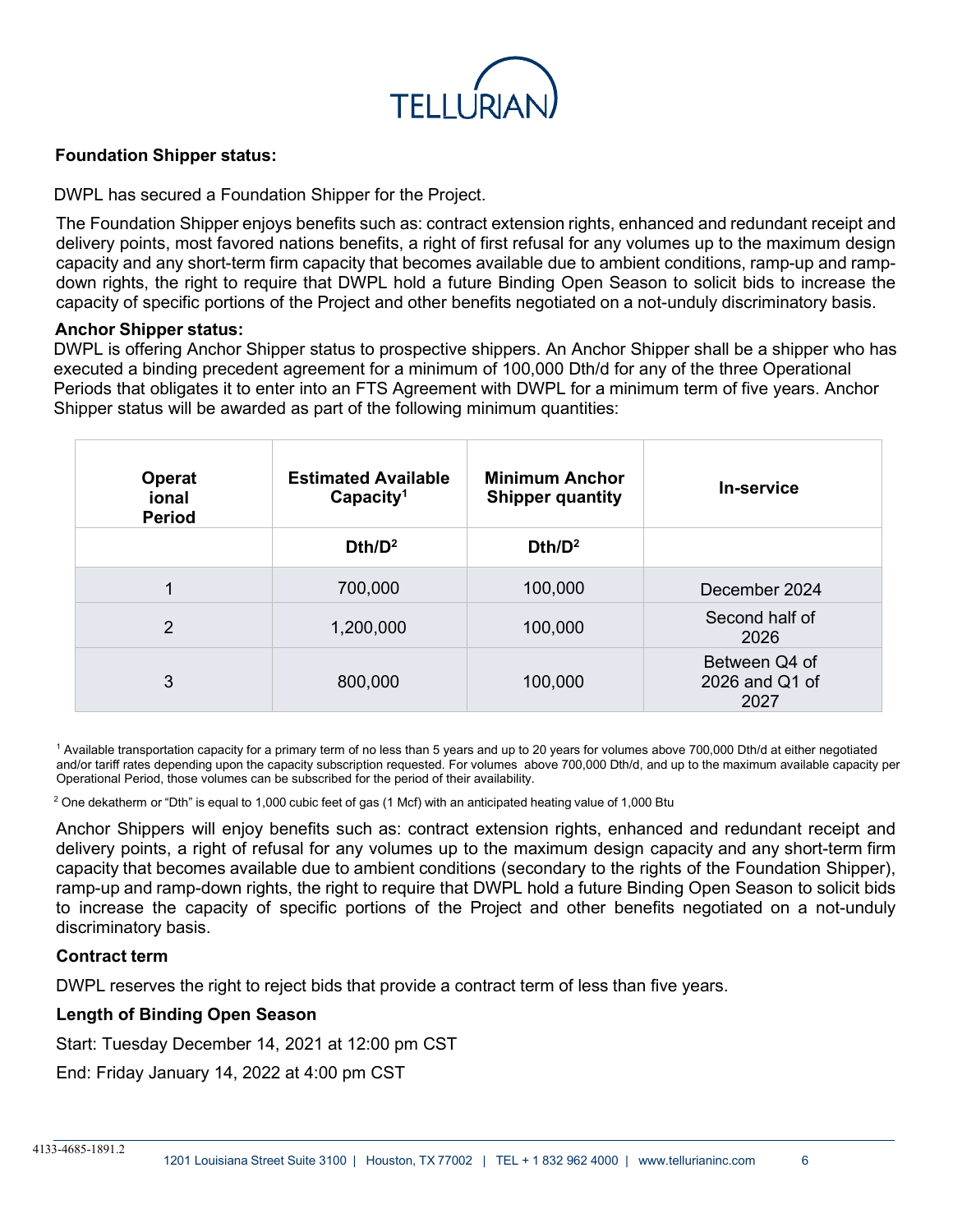![](_page_6_Picture_0.jpeg)

#### **Participation in the Supplemental Binding Open Season**

To participate in this supplemental Binding Open Season, interested shippers desiring firm transportation service on the Project must submit a Binding Open Season Transportation Request Form (attached) signed by a duly authorized representative of the requesting shipper, prior to 4:00 PM CST on Friday January 14, 2022. Specific attention should be paid to the primary term of service, service commencement date by period, total firm capacity requested on a per period basis (expressed as Maximum Daily Transportation Quantity or "MDTQ"), and desired receipt and delivery point combinations.

After the close of this Binding Open Season, DWPL will follow-up with interested parties to enter into a Confidentiality Agreement and to initiate the negotiation of a PA, as well as to determine next steps with respect to development and construction of the Project.

#### **Rates**

Shippers who subscribe to the Project will be subject to the maximum recourse rate set forth in DWPL's tariff as approved by FERC, unless the shipper has Foundation or Anchor status, in which case the rate may be a Negotiated Rate pursuant to section 6.30 of the General Terms and Conditions of the tariff.

#### **Retainage, surcharges and fuel**

In addition to the tariff rates, shippers will pay all applicable surcharges as allowed and approved by FERC, and will be responsible for the applicable compressor fuel and/or electric power charges under DWPL's Rate Schedule as provided in DWPL's then effective FERC Gas Tariff.

|                                                 | <b>Period 1</b> | <b>Period 2</b> | Period <sub>3</sub> |
|-------------------------------------------------|-----------------|-----------------|---------------------|
| <b>Estimated Annual</b><br><b>Electric Cost</b> | \$40,145,000    | \$40,145,000    | \$53,527,000        |
| Daily Electric Cost                             | \$110,000       | \$110,000       | \$147,000           |
| \$/Dth <sup>1</sup>                             | \$3.00          | \$3.00          | \$3.00              |
| Gas Equivalent (Dth/d)                          | 36,700          | 36,700          | 48,900              |
| Pipeline Capacity (Dth/d)                       | 3,100,000       | 4,500,000       | 5,400,000           |
| <b>Gas Fuel Equivalent</b>                      | 1.18%           | 0.82%           | 0.92%               |
| Estimated LAU                                   | 0.25%           | 0.25%           | 0.25%               |

<sup>1</sup> Gas fuel equivalent will adjust depending on gas price. The above fuel percentages assume \$3 per Dth for the life of the project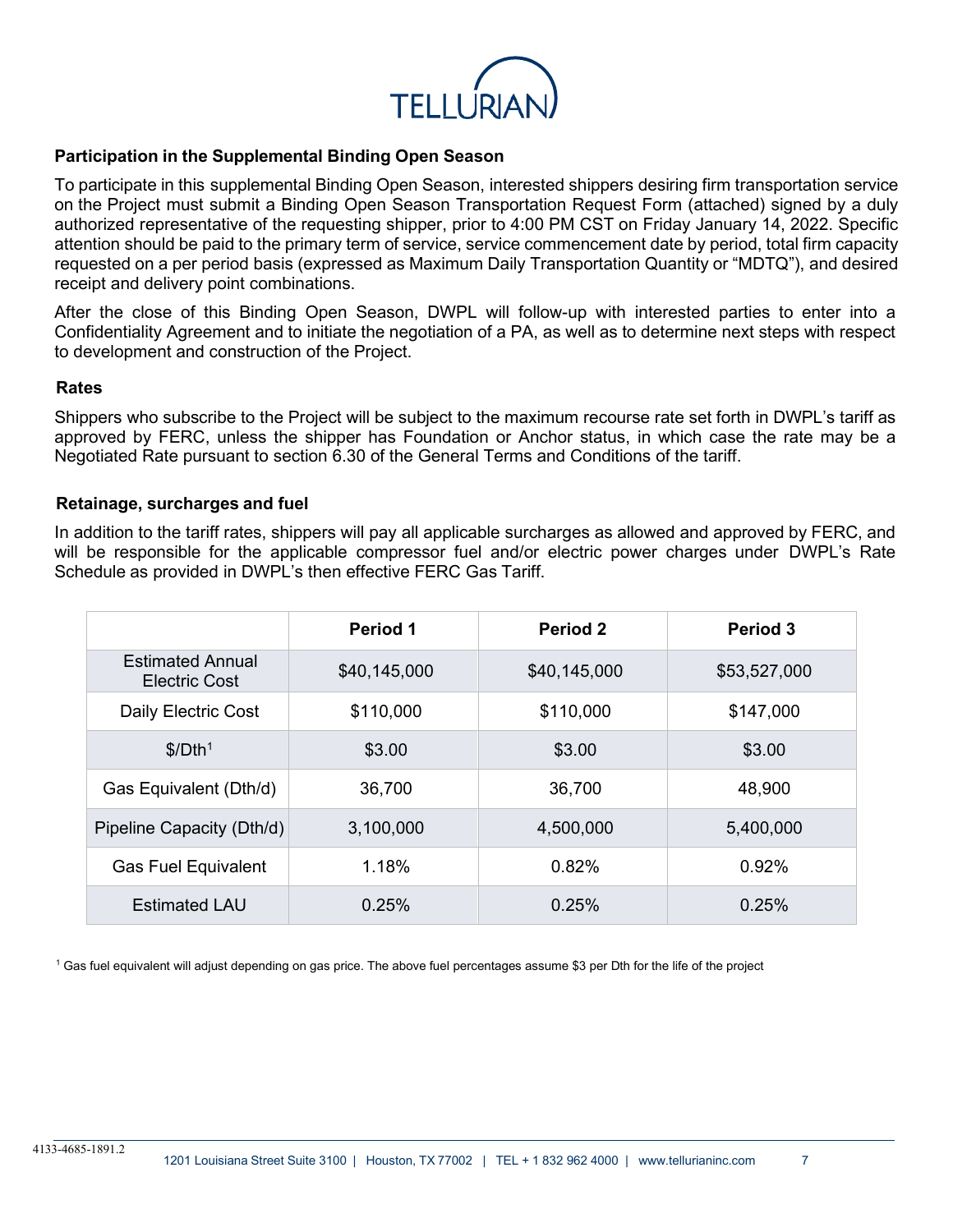![](_page_7_Picture_0.jpeg)

#### **Bid evaluation criteria**

DWPL will evaluate bids on a net present value ("NPV") basis and take into consideration the total scope and cost impact on the Project economics as determined by DWPL. DWPL reserves the right to reject and remove from consideration non-conforming bids, or bids that do not conform to the periods as provided above or that include other contingencies unacceptable to DWPL, including bids that require a contract with a partial-year term, or bids that fail to meet the minimum terms set forth above with regard to contract term, or any other economic criteria which could adversely affect the economics or operational viability of the Project. DWPL reserves the right to define and maintain the economic viability of the Project in its sole discretion. DWPL retains the right and expects to enter into negotiations during this Binding Open Season with those parties who express an interest in the Project.

If DWPL receives acceptable bids for capacity in excess of the actual amount of available capacity and beyond the initial scope as defined herein, then the capacity may be allocated based on shipper status or as further defined below.

Upon receipt of all timely submitted Binding Open Season Transportation Request Forms, DWPL will evaluate the total capacity requested and if necessary, make an initial allocation under the process described below. DWPL, in its sole discretion, may:

- (i) The foundation shipper who subscribed to the initial volume under the original Binding Open Season will not be subject to pro ration for the amount of its capacity by period. Any additional volumes nominated as part of this supplemental Binding Open Season will be subject to pro ration similar to the Anchor shippers.
- (ii) revise the scope and/or capacity of the Project;
- (iii) evaluate and award capacity based upon the shipper status, with priority given to those shippers whose bids qualify them to be Anchor Shippers;
- (iv) in the event of equal bids that together exceed available capacity, work with the shippers to voluntarily reduce or revise their requested reservation volume and Project path quantities, as applicable;
- (v) allocate the available firm transportation capacity under the Project; or
- (vi) determine not to pursue the Project.

If DWPL allocates the additional available firm transportation capacity under the Project, then the capacity will be allocated first to those who qualify as Anchor Shippers, with capacity among the Anchor Shippers being allocated, if necessary, on a NPV basis, and then on a pro rata basis. Any remaining capacity will be allocated to other requesting shippers providing bids with the highest NPV.

If two or more acceptable bids are of equivalent NPV and shipper status, then the capacity will be allocated pro rata among those bidders, unless the affected bidders have elected not to have their bids prorated (as indicated on their Binding Open Season Transportation Request Form(s)).

In the event that a final allocation occurs, DWPL will provide notice to each shipper of its allocation and Project path quantities, if any, within 15 days of the closing of the Binding Open Season.

Requests received by DWPL after the close of the Binding Open Season period may be accepted or rejected by DWPL on a not unduly discriminatory basis.

Shippers are responsible for securing their own transportation arrangements on pipelines and other facilities upstream and downstream of the Project. Shippers will also be responsible for confirming the availability of their requested receipt and delivery points with the point operators as well as the pressure requirements to deliver into or receive gas from the DWPL system. Please note that the individual receipt and delivery meter capacities in